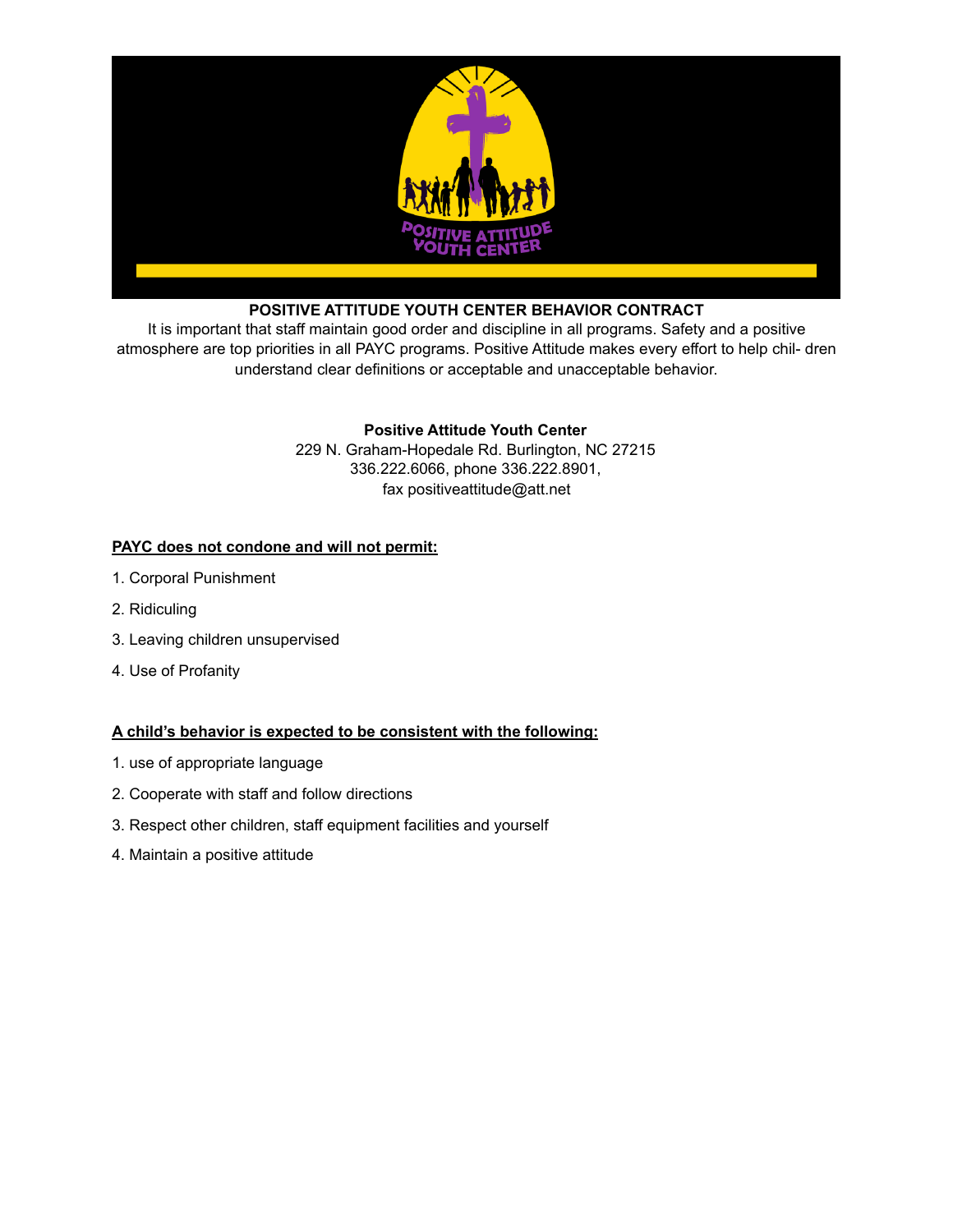

# **Discipline Policy**

**If any child is unable to comply with the behavior expectations, proper discipline procedures will take place as follows:** 

- Conference with program director, child, parent/guardian.
- Behavior contract written and signed by director, child, parent.
- If a child's behavior continues to be disruptive, the child will be subject to suspension or dismissal.

# **Behaviors That May Result in immediate Suspension or Dismissal:**

- Fighting
- Possession of Weapon of any kind
- Vandalism or destruction of PAYC property
- Sexual Misconduct
- Runny Away
- Any action that could threaten or pose direct threat to the
- physical/emotional safety of the child or other children or staff

## **Program Tuition Fees:**

## *After-School*

- 200.00 per month
- 100.00 bi-weekly
- $\bullet$  50.00 weekly

## *Summer Enrichment*

- 700.00 for 10 weeks
- 140.00 biweekly
- 70.00 weekly

## *Recreation*

- 25.00 registration fee
- Uniform fee may apply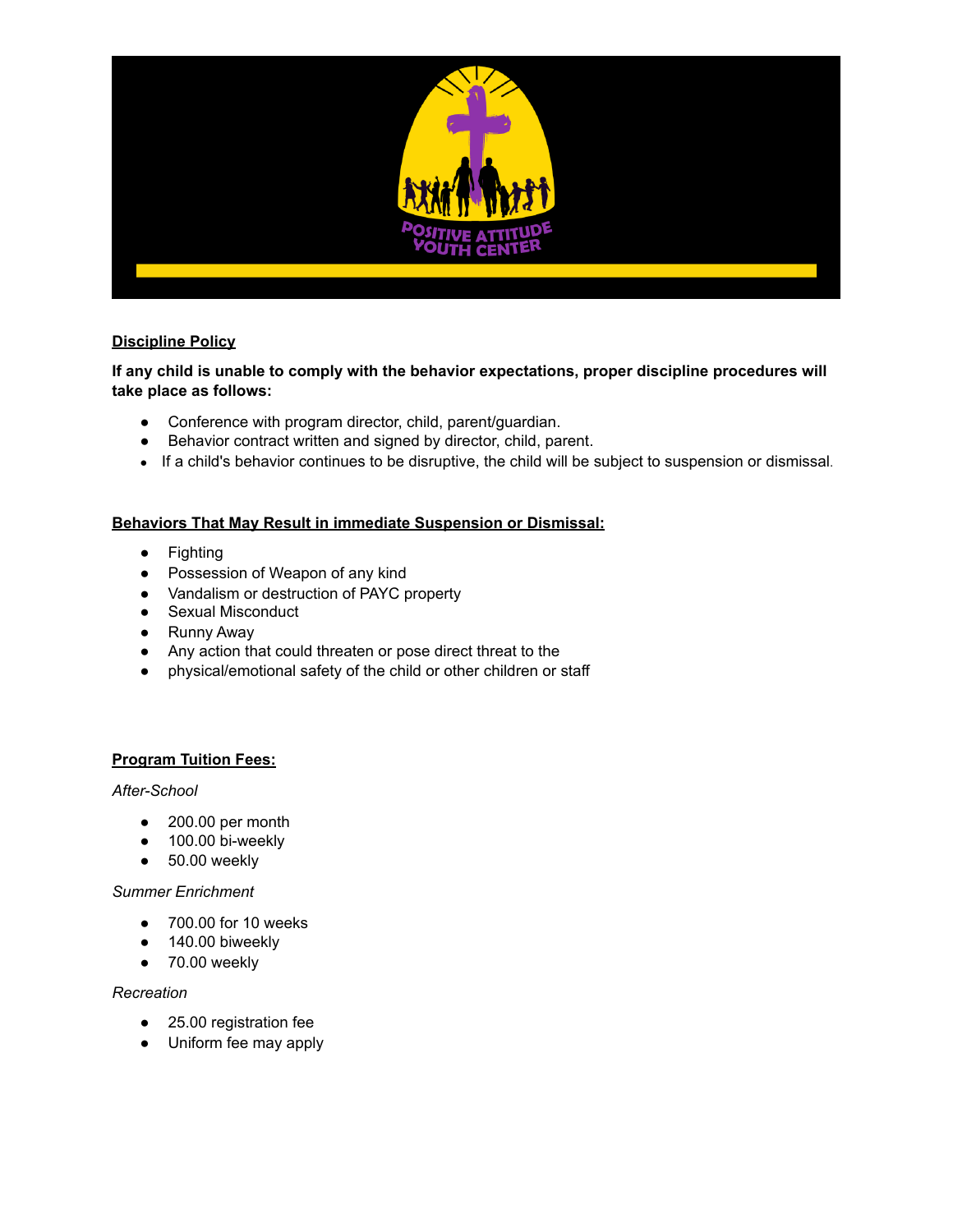| <b>Enrollment form</b>                      |            |
|---------------------------------------------|------------|
| Programs (Check Program Enrolling Child In) |            |
| After-School August - June                  |            |
| Summer Enrichment June - August             |            |
| Recreation Basketball, Baseball             |            |
| <b>Child Name</b>                           | Age/ Grade |
| <b>Child Name</b>                           | Age/ Grade |
| <b>Child Name</b>                           | Age/ Grade |
| <b>Child Name</b>                           | Age/ Grade |
| <b>Child Name</b>                           | Age/ Grade |
| <b>Child Name</b>                           | Age/ Grade |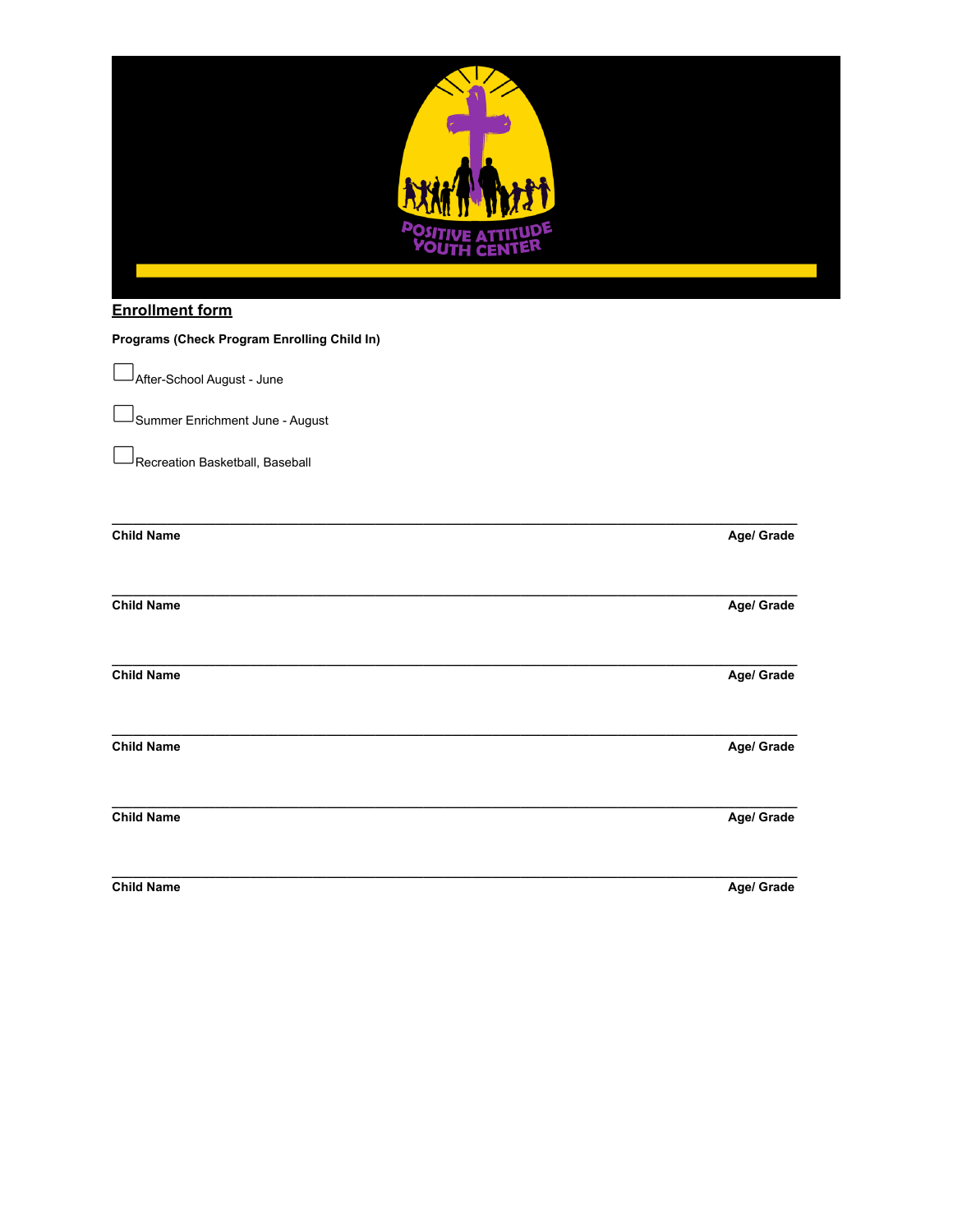

# **Family Information**

| <b>Child Name</b>     | School        | <b>DOB</b> |
|-----------------------|---------------|------------|
|                       |               |            |
| <b>Child Name</b>     | School        | <b>DOB</b> |
| <b>Child Name</b>     | School        | <b>DOB</b> |
| <b>Child Name</b>     | School        | <b>DOB</b> |
| <b>Address</b>        |               |            |
| Phone                 | Email         |            |
| Parent/ Guardian Name | Employer      |            |
| <b>Work Phone</b>     | <b>Mobile</b> |            |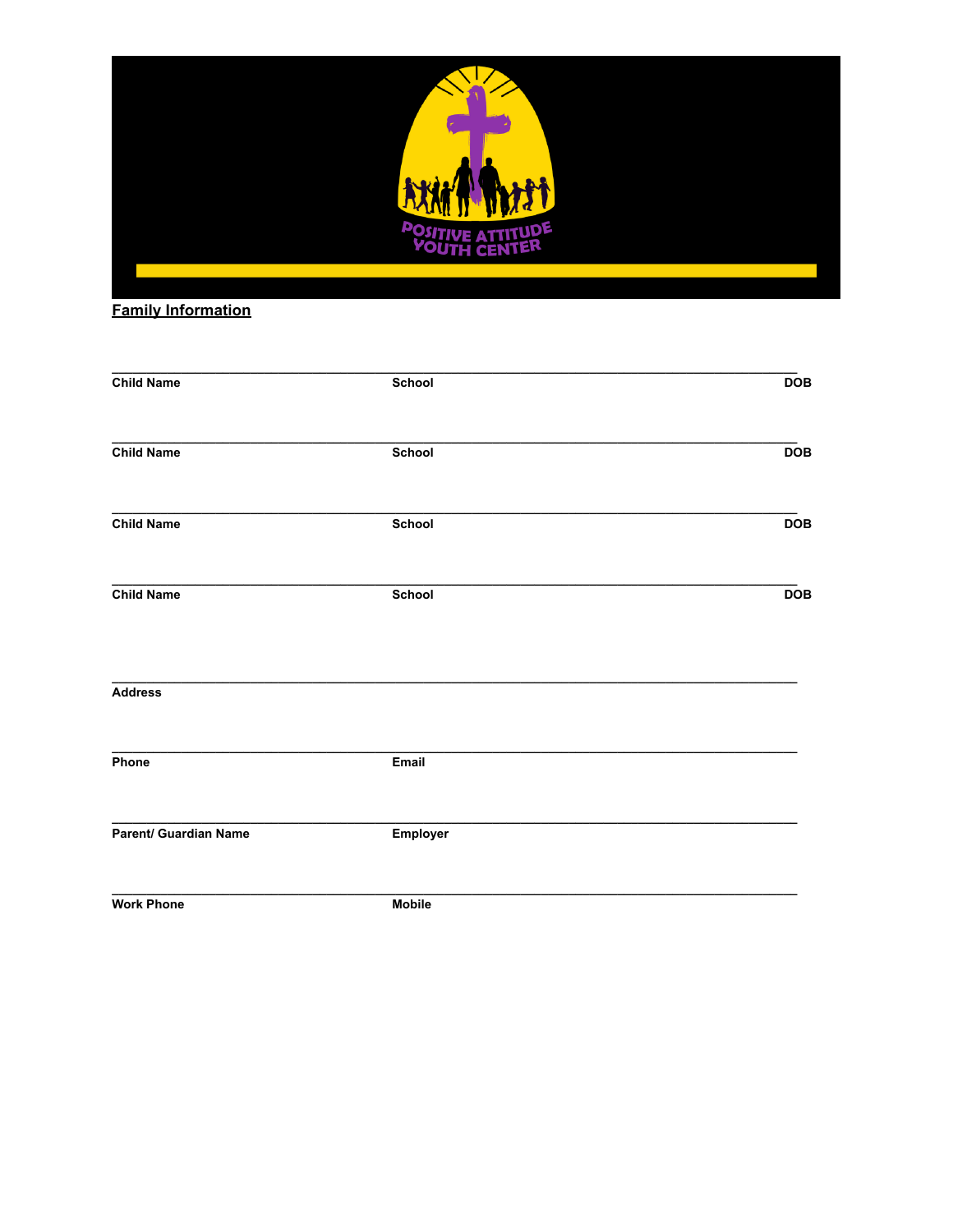

# **Emergency Contact Information (In case mother cannot be reached, please contact):**

| Name                                        | <b>Mobile</b> | <b>Relationship to Child</b> |
|---------------------------------------------|---------------|------------------------------|
| Name                                        | <b>Mobile</b> | <b>Relationship to Child</b> |
|                                             |               |                              |
| People not authorized to pick up your child |               |                              |

**\_\_\_\_\_\_\_\_\_\_\_\_\_\_\_\_\_\_\_\_\_\_\_\_\_\_\_\_\_\_\_\_\_\_\_\_\_\_\_\_\_\_\_\_\_\_\_\_\_\_\_\_\_\_\_\_\_\_\_\_\_\_\_\_\_\_\_\_\_\_\_\_\_\_\_\_\_\_\_\_\_\_\_\_\_\_\_\_\_\_\_\_\_\_\_\_\_\_\_** 

**Does your child have any allergies? If yes, please list the child's name and allergies.**